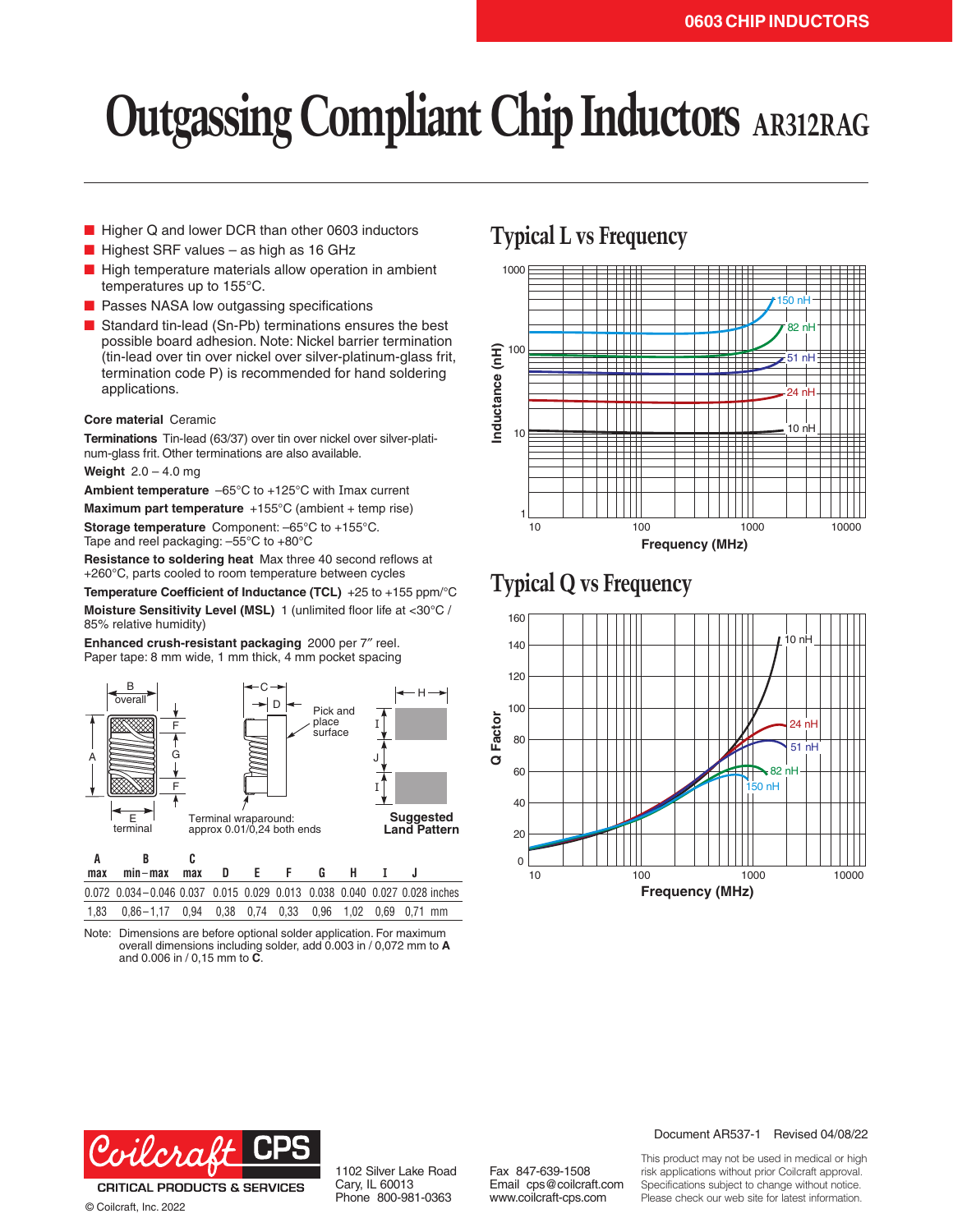# **AR312RAG Series (0603)**

|                          | Inductance <sup>2</sup> | Percent   | L test<br>freq | $Q \text{ min}^3$<br>at | <b>900 MHz</b> |                      | <b>1.7 GHz</b> |                      | <b>SRF</b><br>min <sup>4</sup> | <b>DCR</b><br>$\mathbf{max}^5$ | Imax |
|--------------------------|-------------------------|-----------|----------------|-------------------------|----------------|----------------------|----------------|----------------------|--------------------------------|--------------------------------|------|
| Part number <sup>1</sup> | (nH)                    | tolerance | (MHz)          | <b>250 MHz</b>          | L typ          | $Q$ typ <sup>3</sup> | L typ          | $Q$ typ <sup>3</sup> | (GHz)                          | (Ohms)                         | (mA) |
| AR312RAG1N8JPZ           | 1.8                     | 5         | 250            | 17                      | 1.77           | 40                   | 1.77           | 65                   | >5.00                          | 0.035                          | 800  |
| AR312RAG3N3 PZ           | 3.3                     | 5,2       | 250            | 35                      | 3.28           | 67                   | 3.32           | 104                  | >5.00                          | 0.030                          | 800  |
| AR312RAG3N6 PZ           | 3.6                     | 5,2       | 250            | 32                      | 3.59           | 70                   | 3.62           | 116                  | >5.00                          | 0.033                          | 800  |
| AR312RAG3N9 PZ           | 3.9                     | 5,2       | 250            | 33                      | 3.88           | 68                   | 3.95           | 108                  | >5.00                          | 0.045                          | 800  |
| AR312RAG4N3 PZ           | 4.3                     | 5,2       | 250            | 28                      | 4.29           | 58                   | 4.31           | 91                   | >5.00                          | 0.080                          | 710  |
| AR312RAG4N7 PZ           | 4.7                     | 5,2       | 250            | 22                      | 4.65           | 48                   | 4.71           | 75                   | >5.00                          | 0.100                          | 720  |
| AR312RAG5N1 PZ           | 5.1                     | 5,2       | 250            | 38                      | 5.08           | 84                   | 5.12           | 140                  | >5.00                          | 0.042                          | 800  |
| AR312RAG5N6 PZ           | 5.6                     | 5,2       | 250            | 43                      | 5.6            | 87                   | 5.73           | 145                  | >5.00                          | 0.042                          | 800  |
| AR312RAG6N0 PZ           | 6.0                     | 5,2       | 250            | 40                      | 5.92           | 94                   | 6.12           | 154                  | 4.80                           | 0.053                          | 800  |
| AR312RAG6N8 PZ           | 6.8                     | 5,2       | 250            | 34                      | 6.83           | 88                   | 7.05           | 143                  | 4.64                           | 0.050                          | 800  |
| AR312RAG7N2 PZ           | 7.2                     | 5,2       | 250            | 36                      | 7.25           | 96                   | 7.38           | 139                  | 4.32                           | 0.080                          | 800  |
| AR312RAG7N5 PZ           | 7.5                     | 5,2       | 250            | 32                      | 7.55           | 81                   | 7.85           | 112                  | 4.24                           | 0.100                          | 800  |
| AR312RAG8N2 PZ           | 8.2                     | 5,2       | 250            | 37                      | 8.21           | 96                   | 8.39           | 148                  | 4.72                           | 0.054                          | 800  |
| AR312RAG8N7 PZ           | 8.7                     | 5,2       | 250            | 33                      | 8.73           | 97                   | 9.00           | 149                  | 4.40                           | 0.054                          | 800  |
| AR312RAG9N1 PZ           | 9.1                     | 5,2       | 250            | 38                      | 9.18           | 76                   | 9.64           | 109                  | 4.08                           | 0.054                          | 800  |
| AR312RAG9N5 PZ           | 9.5                     | 5,2       | 250            | 40                      | 9.56           | 98                   | 9.99           | 149                  | 3.92                           | 0.053                          | 800  |
| AR312RAG10N PZ           | 10                      | 5,2       | 250            | 38                      | 10.16          | 90                   | 10.64          | 142                  | 3.44                           | 0.054                          | 800  |
| AR312RAG11N PZ           | 11                      | 5,2       | 250            | 36                      | 11.06          | 78                   | 11.82          | 108                  | 3.28                           | 0.075                          | 800  |
| AR312RAG12N PZ           | 12                      | 5,2       | 250            | 32                      | 12.26          | 69                   | 13.20          | 91                   | 3.28                           | 0.110                          | 750  |
| AR312RAG15N PZ           | 15                      | 5,2       | 250            | 36                      | 15.41          | 83                   | 17.20          | 124                  | 2.88                           | 0.085                          | 800  |
| AR312RAG16N PZ           | 16                      | 5,2       | 250            | 32                      | 16.37          | 77                   | 18.70          | 116                  | 2.80                           | 0.095                          | 790  |
| AR312RAG18N PZ           | 18                      | 5,2       | 250            | 34                      | 18.56          | 76                   | 20.90          | 100                  | 2.64                           | 0.075                          | 800  |
| AR312RAG22N PZ           | 22                      | 5,2       | 250            | 30                      | 22.7           | 77                   | 25.90          | 88                   | 2.52                           | 0.140                          | 600  |
| AR312RAG23N PZ           | 23                      | 5,2       | 250            | 36                      | 24.0           | 69                   | 29.53          | 80                   | 2.40                           | 0.195                          | 560  |
| AR312RAG24N PZ           | 24                      | 5,2       | 250            | 43                      | 24.9           | 77                   | 28.9           | 91                   | 2.36                           | 0.085                          | 800  |
| AR312RAG27N PZ           | 27                      | 5,2       | 250            | 34                      | 28.4           | 74                   | 34.0           | 84                   | 2.24                           | 0.150                          | 620  |
| AR312RAG30N PZ           | 30                      | 5,2       | 250            | 40                      | 31.5           | 82                   | 37.9           | 82                   | 2.24                           | 0.130                          | 720  |
| AR312RAG33N PZ           | 33                      | 5,2       | 250            | 38                      | 34.9           | 76                   | 42.9           | 80                   | 2.16                           | 0.170                          | 560  |
| AR312RAG36N PZ6          | 36                      | 5,2       | 250            | 36                      | 38.5           | 69                   | 50.0           | 64                   | 2.00                           | 0.225                          | 480  |
| AR312RAG39N PZ           | 39                      | 5,2       | 250            | 38                      | 41.5           | 78                   | 51.9           | 74                   | 1.96                           | 0.190                          | 540  |

1. When ordering, please specify **tolerance, termination** and **screening** codes:

## **AR312RAG39NGPZ**

- **Tolerance:**  $G = 2\%$  **J** = 5% **Termination:** See **Notes about terminations**
	- **P** = Tin-lead (63/37) over tin over nickel over silverplatinum-glass frit.
	- **C** = Tin-lead (63/37) over gold over nickel over moly-mag
	- **S** = Tin-lead (63/37) over leach-resistant silver-platinum-
	- glass frit
	- **A** = Gold over nickel over moly-mag
	- **L** = Silver-palladium-platinum-glass frit

#### **Screening: Z** = Unscreened

- **H** = Coilcraft CP-SA-10001 Group A
- **1** = EEE-INST-002 (Family 3) Level 1
- **2** = EEE-INST-002 (Family 3) Level 2
- **3** = EEE-INST-002 (Family 3) Level 3
- **4** = MIL-STD-981 (Family 50) Class B
- 
- **5** = MIL-STD-981 (Family 50) Class S
- **F** = ESCC3201 (F4 operational life performed at 90°C)
- Screening performed to the document's latest revision.
- Lot qualification (Group B) available.
- Testing T and U have been replaced with more detailed codes 4, 5, and 1, 2, 3, respectively. Codes T and U can still be used, if necessary. Custom testing also available.
- Country of origin restrictions available; prefix options G or F



- 3. Q measured using an Agilent/HP 4291A with an Agilent/HP 16197A test fixture or equivalents.
- 4. SRF measured using an Agilent/HP 8753ES network analyzer or equivalent and a Coilcraft CCF1232 test fixture.
- 5. DCR measured on a Keithley 580 micro-ohmmeter or equivalent and a Coilcraft CCF1010 test fixture.
- 6. Part is not compliant with MIL-STD-981 Family 50, Class S due to wire gauge 7. Electrical specifications at 25°C.
- Refer to Doc 362 "Soldering Surface Mount Components" before soldering.

#### **Notes about terminations**

For hand soldering applications, the nickel barrier termination (tin-lead over tin over nickel over silver-platinum-glass frit, termination code P) is recommended. Exposed gold or tin in the terminations migrates into the solder.



© Coilcraft, Inc. 2022

1102 Silver Lake Road Cary, IL 60013 Phone 800-981-0363

Fax 847-639-1508 Email cps@coilcraft.com www.coilcraft-cps.com

#### Document AR537-2 Revised 04/08/22

Continued on next page

This product may not be used in medical or high risk applications without prior Coilcraft approval. Specifications subject to change without notice. Please check our web site for latest information.